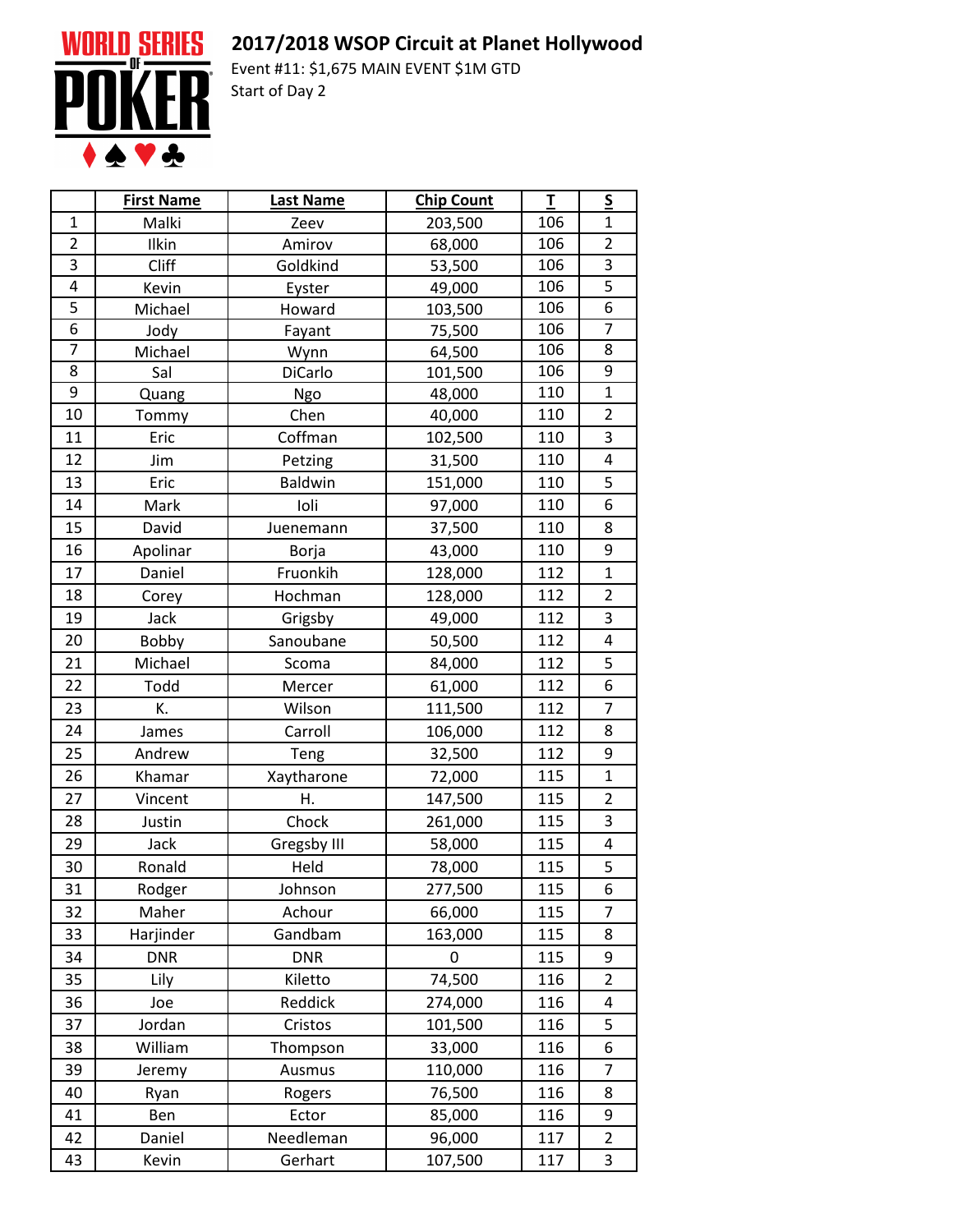| 44 | Marcin       | Milde           | 113,500 | 117 | 4              |
|----|--------------|-----------------|---------|-----|----------------|
| 45 | Vladimir     | Perovic         | 98,000  | 117 | 5              |
| 46 | Giuseppe     | Pontaleo        | 115,500 | 117 | 6              |
| 47 | Philipp      | Schaefer        | 77,000  | 117 | $\overline{7}$ |
| 48 | Amy          | Fontaine        | 180,000 | 117 | 8              |
| 49 | Melanie      | <b>Banfield</b> | 168,500 | 117 | 9              |
| 50 | Ctenki       | Nakano          | 190,500 | 118 | $\mathbf{1}$   |
| 51 | Thomas       | Johnson         | 41,000  | 118 | $\overline{2}$ |
| 52 | Tom          | Tolbert         | 55,500  | 118 | 3              |
| 53 | Gene         | Quinn           | 139,000 | 118 | 5              |
| 54 | Christopher  | Ocksrider       | 154,000 | 118 | 6              |
| 55 | <b>Brett</b> | <b>Bader</b>    | 199,000 | 118 | $\overline{7}$ |
| 56 | <b>Bruce</b> | Kramer          | 168,500 | 118 | 8              |
| 57 | Jack         | Duong           | 28,500  | 118 | 9              |
| 58 | Wendy        | Freedman        | 168,000 | 119 | $\mathbf{1}$   |
| 59 | Richard      | Fitzgerald      | 44,000  | 119 | $\overline{2}$ |
| 60 | Susan        | Tan             | 85,000  | 119 | 3              |
| 61 | Neil         | Patel           | 89,000  | 119 | 4              |
| 62 | Scott        | Clements        | 141,500 | 119 | 5              |
| 63 | Ankush       | Mandavia        | 228,000 | 119 | 6              |
| 64 | Frank        | Lin             | 19,500  | 119 | $\overline{7}$ |
| 65 | <b>Bryan</b> | Devonshire      | 186,500 | 119 | 8              |
| 66 | Jason        | McQueer         | 27,500  | 119 | 9              |
| 67 | Jose         | Puente          | 143,000 | 120 | $\mathbf{1}$   |
| 68 | Sergio       | Springitser     | 36,000  | 120 | $\overline{2}$ |
| 69 | Michael      | Englert         | 149,000 | 120 | 3              |
| 70 | Parminder    | Kumar           | 103,000 | 120 | $\overline{5}$ |
| 71 | Venerando    | Villaizino      | 135,500 | 120 | 6              |
| 72 | <b>Brian</b> | Valentine       | 96,000  | 120 | 8              |
| 73 | Cody         | Wiegmann        | 186,500 | 120 | 9              |
| 74 | Frank        | Stepuchin       | 43,500  | 121 | $\overline{2}$ |
| 75 | Gary         | Friedlander     | 117,000 | 121 | 3              |
| 76 | Homan        | Mohammadi       | 69,000  | 121 | 4              |
| 77 | Daniel       | P               | 40,500  | 121 | 5              |
| 78 | Almedin      | Imsirovic       | 383,000 | 121 | 6              |
| 79 | Drazen       | Ilich           | 110,500 | 121 | $\overline{7}$ |
| 80 | Ryan         | Franklin        | 46,600  | 121 | 8              |
| 81 | Tyrone       | Jackson         | 178,000 | 121 | 9              |
| 82 | Daniel       | DiPasquale      | 85,500  | 122 | $\mathbf{1}$   |
| 83 | Veronica     | Dunn            | 62,000  | 122 | $\overline{2}$ |
| 84 | Mike         | Del Vecchio     | 226,000 | 122 | 3              |
| 85 | Jonathan     | Hanner          | 162,500 | 122 | 4              |
| 86 | Vikas        | Sundhi          | 88,000  | 122 | 5              |
| 87 | Jay          | Glass           | 97,000  | 122 | 6              |
| 88 | Michael      | Taylor          | 99,000  | 122 | 8              |
| 89 | Krzysztof    | Stybaniewicz    | 75,500  | 122 | 9              |
| 90 | Yaskveen     | Mudireddy       | 30,500  | 123 | $\mathbf{1}$   |
| 91 | Mark         | Mazza           | 128,500 | 123 | $\overline{2}$ |
| 92 | James        | Mordue          | 92,000  | 123 | 3              |
| 93 | Patrick      | Truong          | 25,500  | 123 | 3              |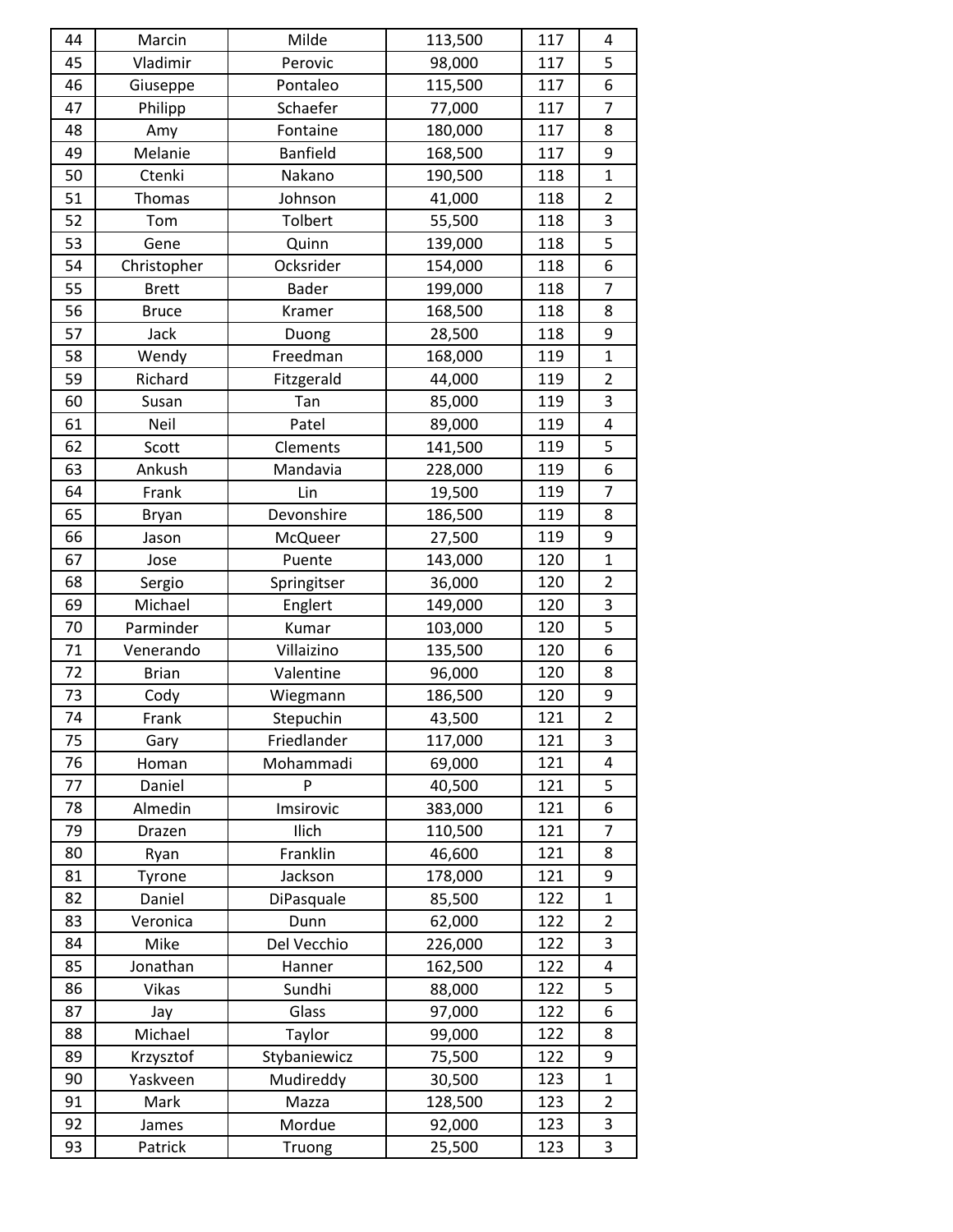| 94  | Mark           | Darner       | 81,500  | 123 | 5              |
|-----|----------------|--------------|---------|-----|----------------|
| 95  | Steve          | <b>Buell</b> | 138,000 | 123 | 6              |
| 96  | Daniel         | Perkins      | 176,500 | 123 | $\overline{7}$ |
| 97  | Schuyler       | Thornton     | 44,500  | 123 | 8              |
| 98  | <b>Brian</b>   | Hansen       | 82,000  | 123 | 9              |
| 99  | Vlad           | Revniaga     | 60,500  | 124 | 1              |
| 100 | Todd           | Rodgers      | 110,000 | 124 | $\overline{2}$ |
| 101 | Christopher    | Hayadt       | 63,000  | 124 | 3              |
| 102 | Greg           | Koutelidakis | 94,000  | 124 | 4              |
| 103 | Stephen        | Bierman      | 144,500 | 124 | 5              |
| 104 | Garrett        | Utt          | 61,000  | 124 | 6              |
| 105 | <b>Bob</b>     | Shao         | 63,000  | 124 | $\overline{7}$ |
| 106 | Himmaphoum     | Bounthina    | 136,500 | 124 | 8              |
| 107 | Sohale         | Khalili      | 185,000 | 124 | 9              |
| 108 | Marcus         | Laffen       | 33,500  | 125 | $\mathbf{1}$   |
| 109 | William        | Tait         | 35,000  | 125 | $\overline{2}$ |
| 110 | Neil           | Scott        | 79,000  | 125 | 3              |
| 111 | Michael        | Sortino      | 92,000  | 125 | 4              |
| 112 | Christopher    | Tham         | 241,000 | 125 | 5              |
| 113 | Mark           | Fisher       | 124,000 | 125 | 6              |
| 114 | Anthony        | Rosa         | 142,000 | 125 | $\overline{7}$ |
| 115 | Gyorgy         | Laszlo       | 85,500  | 125 | 8              |
| 116 | <b>Ting</b>    | Zhou         | 98,500  | 125 | 9              |
| 117 | Lawrence       | Engerman     | 114,500 | 126 | $\mathbf{1}$   |
| 118 | <b>Troy</b>    | Spruwgl      | 260,500 | 126 | $\overline{2}$ |
| 119 | Mike           | Vanier       | 196,500 | 126 | 3              |
| 120 | Jim            | Willerson    | 58,000  | 126 | 4              |
| 121 | Isaac          | Hagerling    | 85,500  | 126 | 5              |
| 122 | Sorel          | Mizzi        | 87,500  | 126 | 6              |
| 123 | Phillip        | Salewski     | 50,000  | 126 | 7              |
| 124 | Lucid          | Ragolia      | 62,200  | 126 | 8              |
| 125 | Danny          | Elmore       | 64,000  | 126 | 9              |
| 126 | Jonathan       | Dimmig       | 185,000 | 127 | $\mathbf{1}$   |
| 127 | Jon            | Lactaoen     | 90,000  | 127 | $\overline{2}$ |
| 128 | <b>Brandon</b> | Seo          | 210,500 | 127 | 4              |
| 129 | Marshall       | White        | 77,500  | 127 | 5              |
| 130 | Ryan           | Martin       | 41,000  | 127 | 6              |
| 131 | Valentin       | Vornicu      | 296,500 | 127 | $\overline{7}$ |
| 132 | Richard        | Bell         | 34,000  | 127 | 8              |
| 133 | Ryan           | Olisar       | 117,000 | 127 | 9              |
| 134 | Chris          | Grigorian    | 67,500  | 128 | $\mathbf{1}$   |
| 135 | Roberto        | Valdez       | 121,000 | 128 | $\overline{2}$ |
| 136 | Robert         | <b>Barca</b> | 77,000  | 128 | 3              |
| 137 | Matthew        | Kelly        | 51,000  | 128 | 4              |
| 138 | Christopher    | Carey        | 94,500  | 128 | 5              |
| 139 | Rich           | DiNunzio     | 113,500 | 128 | 6              |
| 140 | Michael        | Youngman     | 53,000  | 128 | $\overline{7}$ |
| 141 | Grantland      | Hillman      | 29,500  | 128 | 8              |
| 142 | Jon            | Turner       | 165,000 | 128 | 9              |
| 143 | Kevin          | Calenzo      | 189,500 | 131 | $\mathbf{1}$   |